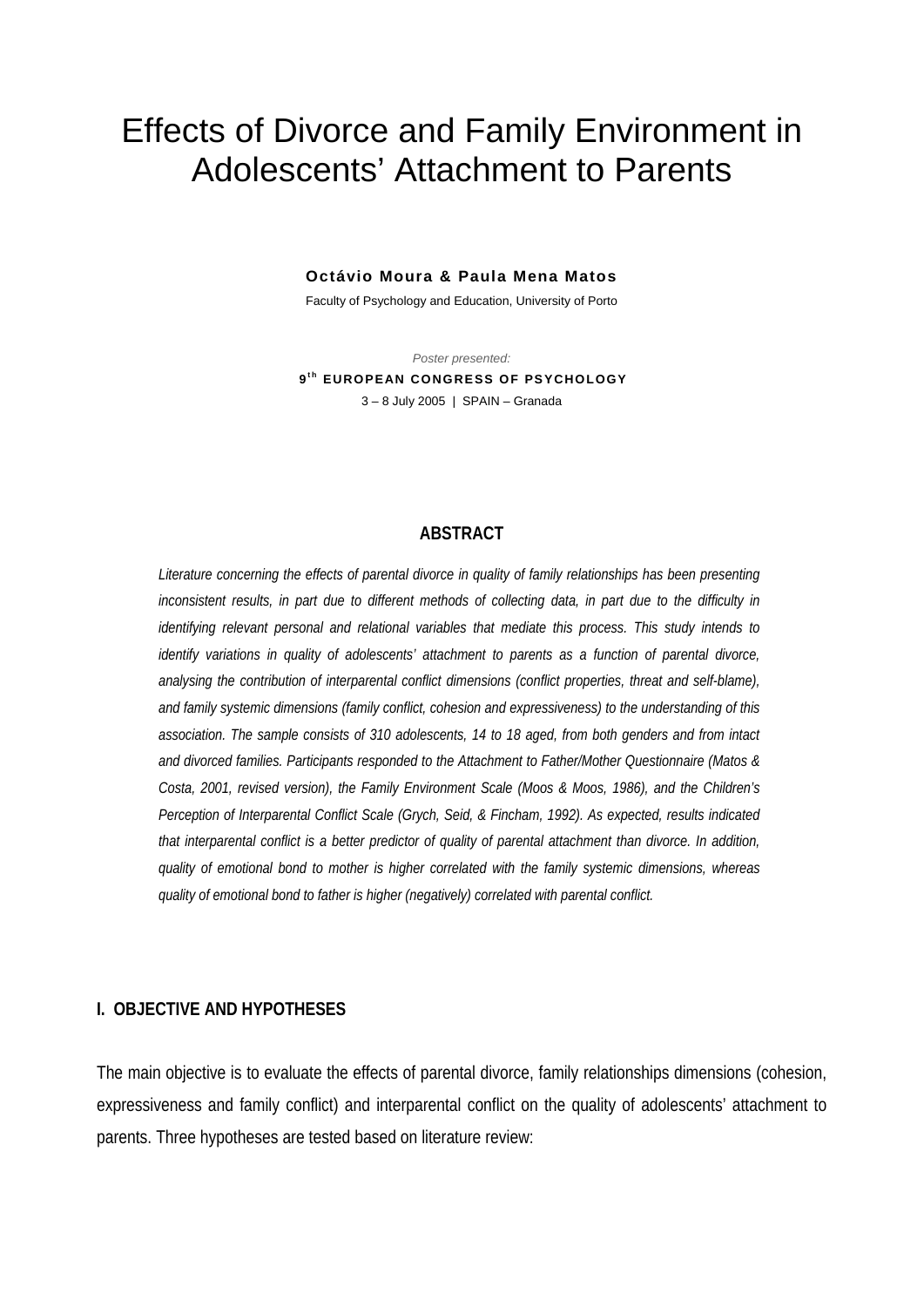**H1**: Adolescents from divorced families are expected to present lower quality of attachment to father but not to mother, more interparental and family conflicts, and less family cohesion and expressiveness comparatively with adolescents from intact families (Dunlop, Burns, & Bermingham, 2001; Emery, 1988; Henry & Holmes, 1998).

**H2**: Associations between interparental conflict and quality of attachment to parents are expected to be found independently of family structure (intact vs. divorced families) (Buchanan & Heiges, 2001; Cummings & Davies, 1994; Owen & Cox, 1997; Richardson & McCabe, 2001; Zill, Morrison, & Coiro, 1993).

**H3**: Interparental conflict is expected to be a better predictor of quality of parental attachment than family structure (Buchanan & Heiges, 2001; Forehand, Neighbors, Devile, & Armistead, 1994; Richardson & McCabe, 2001).

# **II. SAMPLE**

**N** = 310 Portuguese adolescents **Age** = 14 to 18 years old (Mean = 15.7; SD = 1.13) **Gender:**

> Male = 140 (45.2%) Female = 170 (54.8%)

**School grade** = 9th to 12th recruited from the Portuguese regular educational system

# **Family structure:**

Intact families = 263 (84.8%)

Divorced families = 47 (15.2%)

- Custodial parent: mother = 44 (93.7%); father =  $2(4.2%)$ ; join-custody = 1 (2.1%)
- Time since parental separation:  $M = 6.81$ ; SD = 4.35; Median = 6
- Adolescents' age at parental separation:  $M = 8.74$ ; SD = 4.33; Median = 10

This two sub-sample (adolescents from intact and divorced families) only differ in three demographic variables, in school grade of father [χ2 (4) = 11.540, *p* < .05] , mother [χ2 (4) = 11.389, *p* < .05] and adolescent  $[\chi 2 (3) = 14.208, p < .05]$ .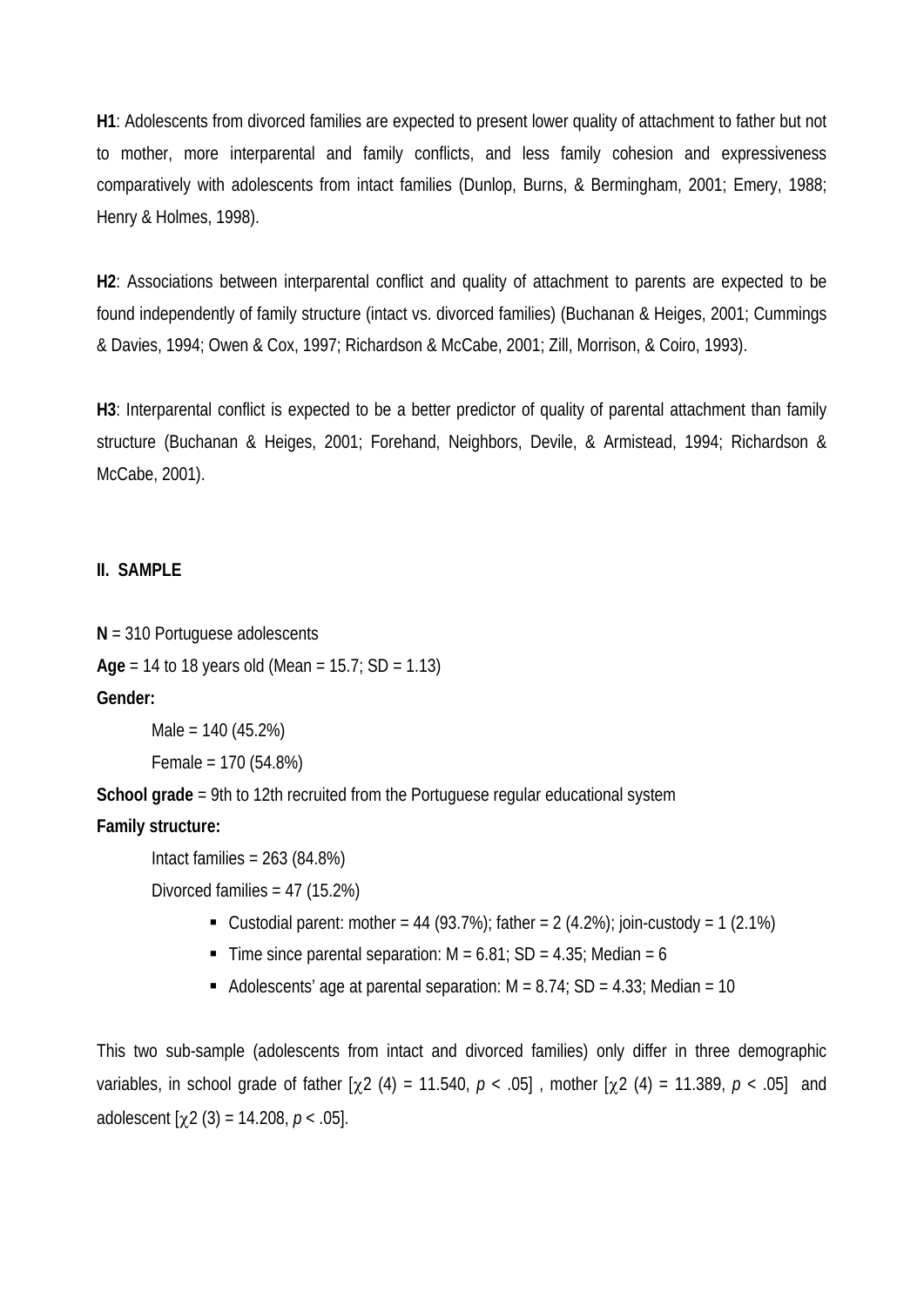### **III. INSTRUMENTS**

# **Father-Mother Attachment Questionnaire – FMAQ (Matos & Costa, 2001, revised version)**

Self-report questionnaire assesses attachment to mother and to father separately using a Likert type scale with 6 alternatives, organized around three dimensions:

- Inhibition of exploration and individuality (IEI 10 items);
- Quality of emotional bond  $(QEB 10$  items);
- Separation anxiety (SAD 10 items)

# *Psychometric Properties*



*Confirmatory factor analysis of FMAQ* 

**Father version**  RMR= .049; GFI= .959; AGFI= .919; CFI= .978; RMSEA= .072 χ2 (23) = 59.630, *p* = .000



*Confirmatory factor analysis of FMAQ* 

**Mother version**  RMR= .052; GFI= .950; AGFI= .907; CFI= .954; RMSEA= .085 χ2 (24) = 76.229, *p* = .000

| Table 1                                       |  |
|-----------------------------------------------|--|
| Internal Consistency of FMAQ - Cronbach Alpha |  |

|                                                      | <b>Present study</b> | <b>Matos (2002a)</b> |
|------------------------------------------------------|----------------------|----------------------|
|                                                      | $N = 310$            | $N = 441$            |
| Inhibition of exploration and individuality – Father | .79                  | .89                  |
| Quality of emotional bond - Father                   | .94                  | .86                  |
| Separation anxiety and dependence - Father           | .86                  | .80                  |
| Inhibition of exploration and individuality – Mother | .80                  | .88                  |
| Quality of emotional bond - Mother                   | .87                  | .81                  |
| Separation anxiety and dependence - Mother           | .82                  | .76                  |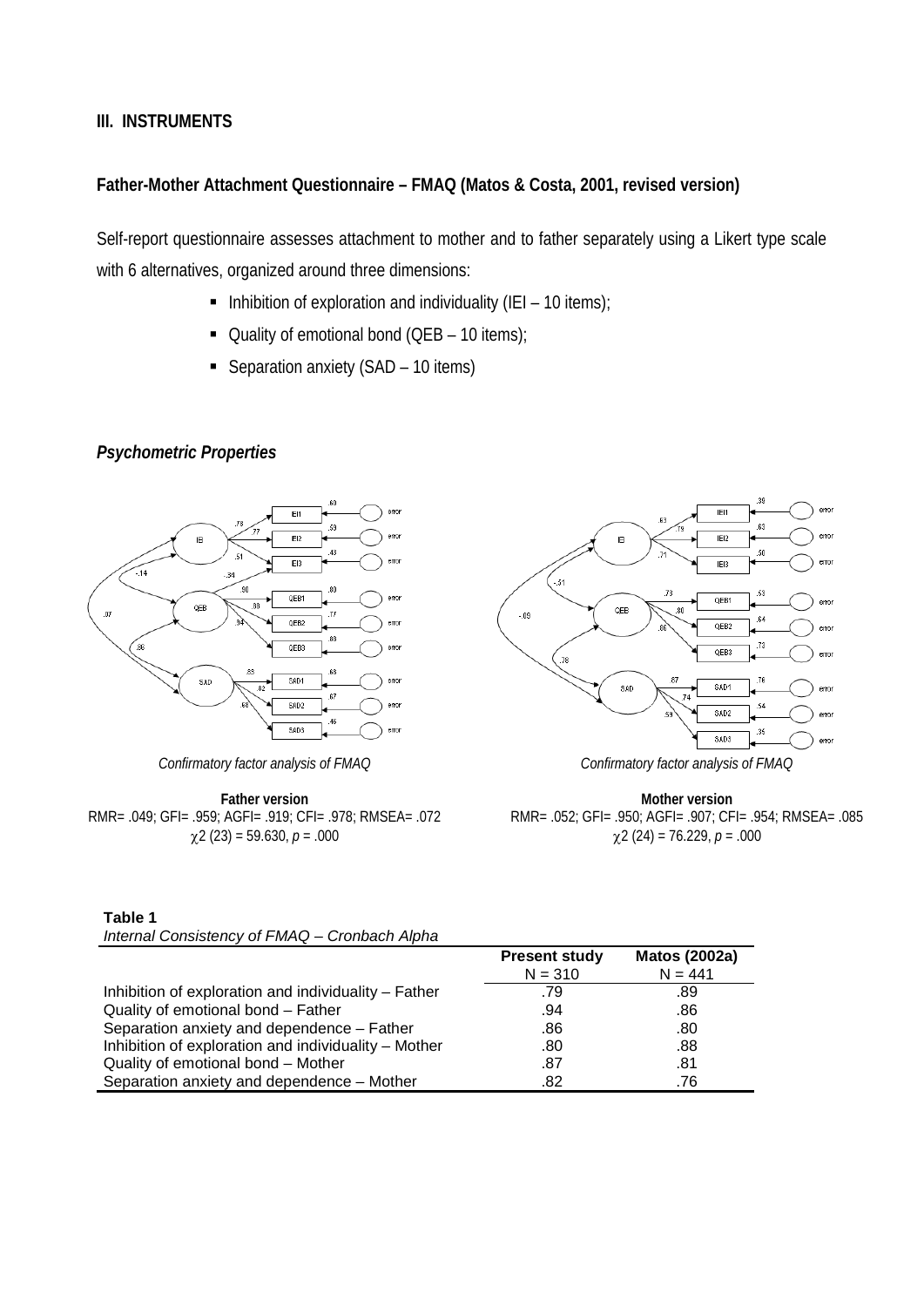## **Family Environment Scale – FES (Moos & Moos, 1986)**

Only the Relationship Dimension of the FES were used for the present study, and participants were asked to respond about their present family environment using a Likert type scale of 6 alternatives along the following subscales:

- Cohesion (COH 9 items)
- Expressiveness ( $EXP 9$  items)
- Conflict (CON  $-$  9 items)

# *Psychometric Properties*

**Table 2** 



*Confirmatory factor analysis of FES*

| Table Z |                                              |  |
|---------|----------------------------------------------|--|
|         | Internal Consistency of FES - Cronbach Alpha |  |

|                       | <b>Present study</b><br>$N = 310$ | <b>Moos &amp; Moos (1986)</b><br>$N = 1067$ |  |
|-----------------------|-----------------------------------|---------------------------------------------|--|
| Cohesion              | .87                               | .78                                         |  |
| <b>Expressiveness</b> | .73                               | .69                                         |  |
| Conflict              | -71                               | .75                                         |  |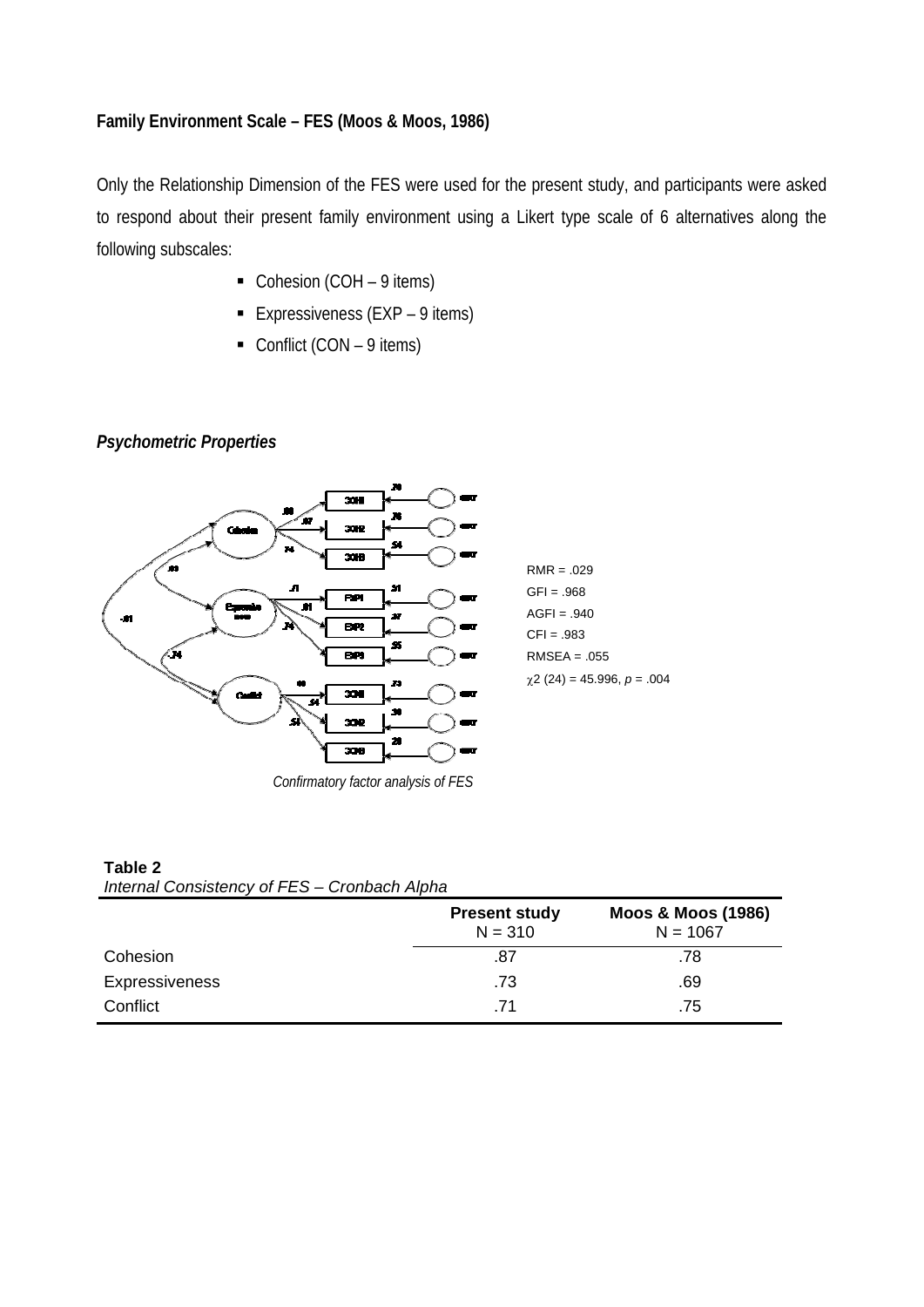# **The Children´s Perception of Interparental Conflict Scale – CPIC (Grych, Seid, & Fincham 1992)**

Self-report scale that assesses interparental conflict with a Likert type scale of 6 alternatives along 3 dimensions:

- Conflict properties (Con\_Prop 19 items)
- Self-blame (12 items)
- Threat (9 items)

# *Psychometric Properties*



*Confirmatory factor analysis of CPIC*

#### **Table 3**  *Internal Consistency of CPIC – Cronbach Alpha*

|     | Grych, Seid & Fincham (1992)      |           |  |
|-----|-----------------------------------|-----------|--|
|     | Sample 1                          | Sample 2  |  |
|     | $N = 222$                         | $N = 114$ |  |
| .92 | .90                               | .89       |  |
| .78 | .83                               | .83       |  |
| .79 | .78                               | .84       |  |
|     | <b>Present study</b><br>$N = 310$ |           |  |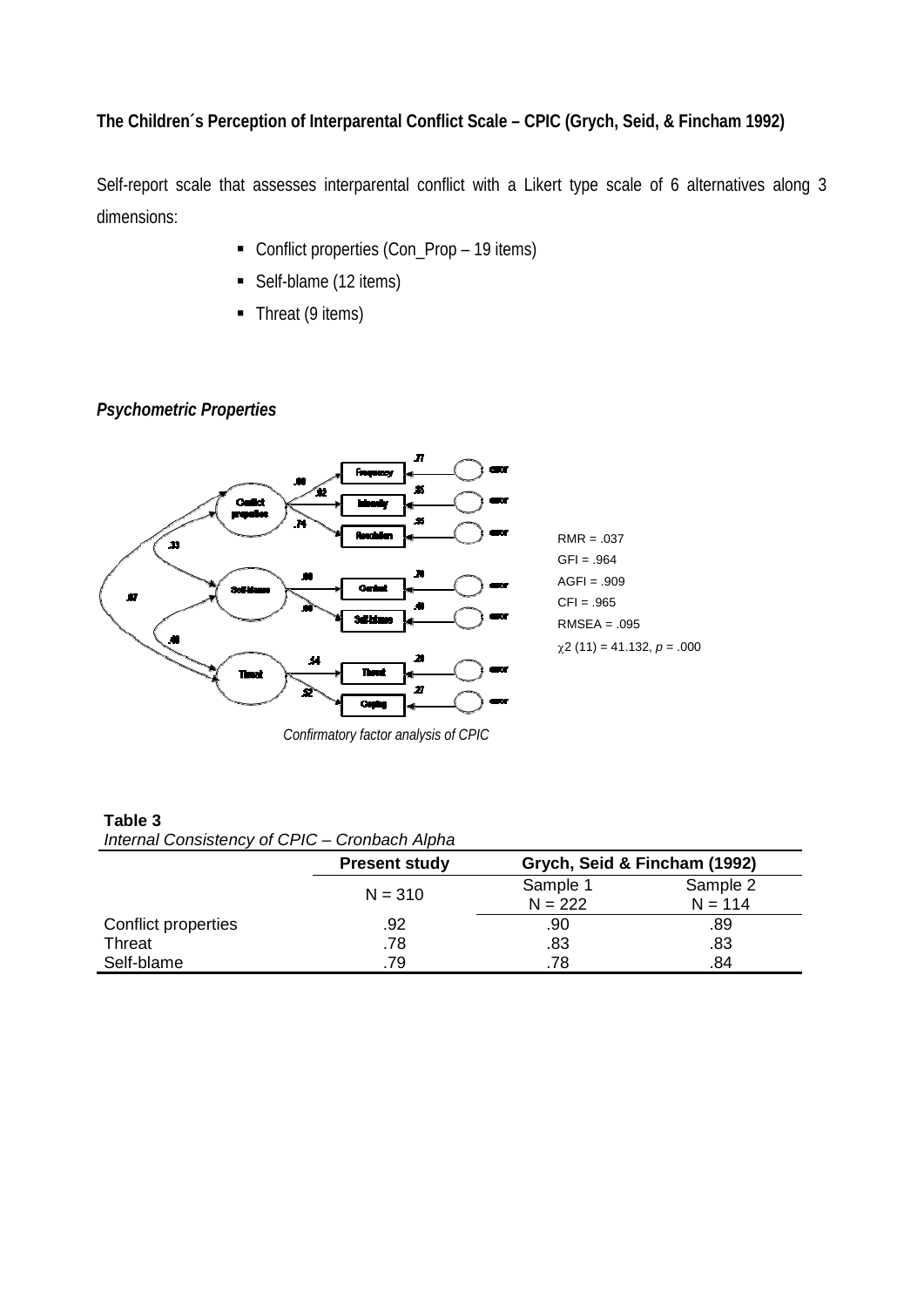**Table 5** 

#### **Differential Analyses – Differences according to family structure**

Multivariate analyses of variance (Manova; Pillai's trace) revealed a significant family structure effect across attachment to father  $[F (3, 305) = 17.698, p < .001]$ , but not across attachment to mother  $[F (3, 306) =$ 1.492, *p* = .217]. Adolescents from intact families have higher levels of *quality of emotional bond* [*F* (1, 309) = 48.071, *p* < .001] and *separation anxiety* [F (1, 309) = 27.057, *p* < .05] to father than adolescents from divorced families. Only the significant effects are reported in the Table 4.

| Table 4                                                           |       |      |      |  |  |  |  |  |
|-------------------------------------------------------------------|-------|------|------|--|--|--|--|--|
| Means and standard deviations for attachment to father dimensions |       |      |      |  |  |  |  |  |
|                                                                   | Mean  | S.D. | Sig. |  |  |  |  |  |
| IEI                                                               |       |      | .751 |  |  |  |  |  |
| Intact families                                                   | 3.028 | .86  |      |  |  |  |  |  |
| Divorced families                                                 | 2.982 | 1.05 |      |  |  |  |  |  |
| <b>QEB</b>                                                        |       |      | .000 |  |  |  |  |  |
| Intact families                                                   | 5.074 | .81  |      |  |  |  |  |  |
| Divorced families                                                 | 4.028 | 1.49 |      |  |  |  |  |  |
| <b>SAD</b>                                                        |       |      | .000 |  |  |  |  |  |
| Intact families                                                   | 3.954 | .89  |      |  |  |  |  |  |
| Divorced families                                                 | 3.167 | 1.20 |      |  |  |  |  |  |

No significant effects are observed between adolescents from intact and divorced families in relation to current perceived family relations (*cohesion*, *expressiveness* and *family conflict*) [*F* (3, 306) = 1.410, *p* = .240]. Family structure has a significant effect on the adolescents' perceived interparental conflict [*F* (3, 302) = 7.035, *p* < .001], but only in the *conflict properties* dimension [*F* (1, 306) = 19.636 *p* < .05]. Adolescents from divorced families have reported more interparental conflicts than adolescents from intact families.

| Means and standard deviations for CPIC dimensions |       |      |      |  |  |  |  |
|---------------------------------------------------|-------|------|------|--|--|--|--|
|                                                   | Mean  | S.D. | Sig. |  |  |  |  |
| CONF PROP                                         |       |      | .000 |  |  |  |  |
| Intact families                                   | 2.655 | .82  |      |  |  |  |  |
| Divorced families                                 | 3.291 | 1.13 |      |  |  |  |  |
| <b>THREAT</b>                                     |       |      | .185 |  |  |  |  |
| <i>Intact families</i>                            | 3.208 | .80  |      |  |  |  |  |
| Divorced families                                 | 3.389 | .99  |      |  |  |  |  |
| <b>SELF-BLAME</b>                                 |       |      | .303 |  |  |  |  |
| Intact families                                   | 2.365 | .79  |      |  |  |  |  |
| <b>Divorced families</b>                          | 2.498 | .75  |      |  |  |  |  |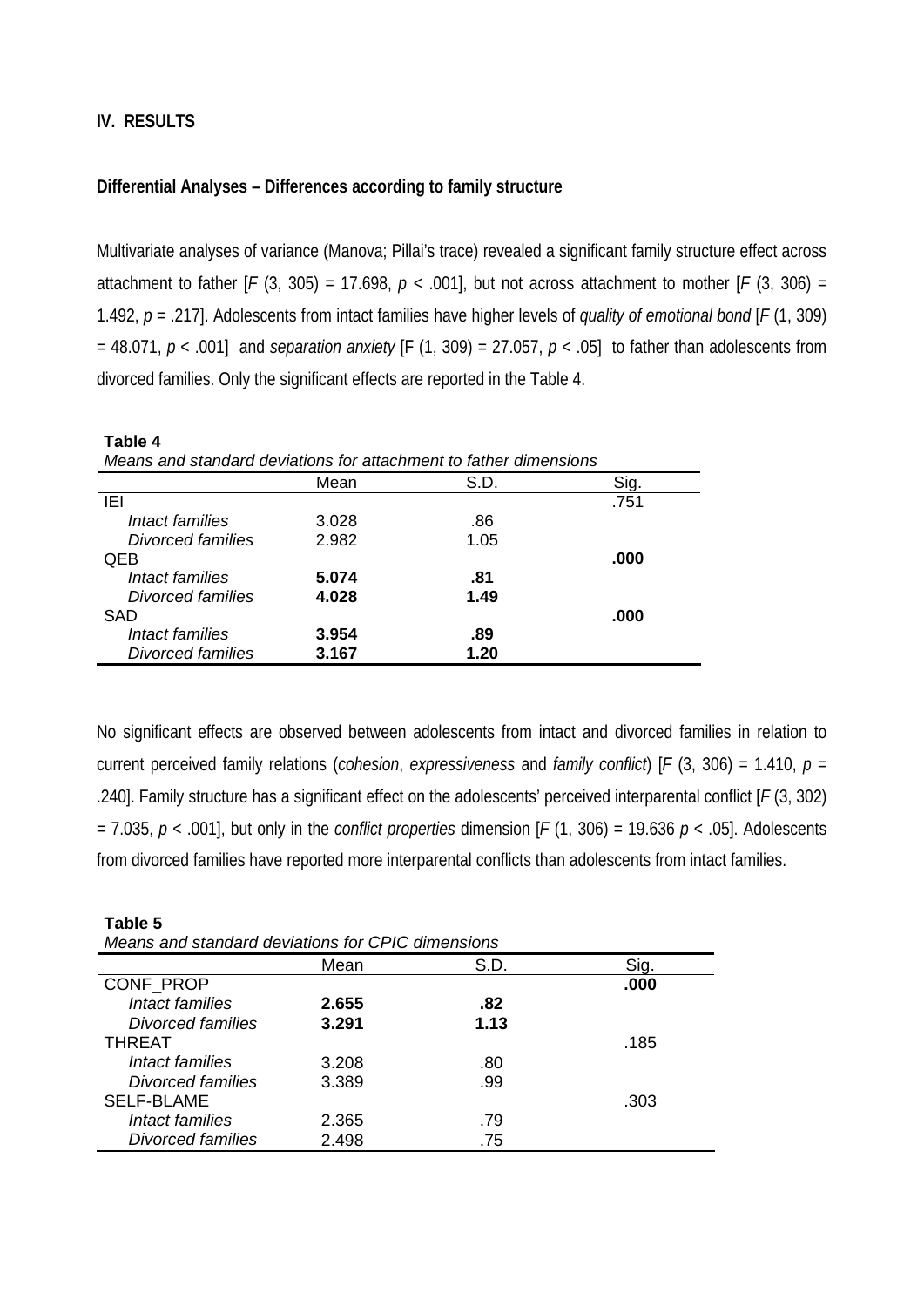No interaction (bifactorial multivariate analysis of variance) was found between gender and family structure in the prediction of attachment to parents ( $[F(3, 303) = .818$ ,  $p = .485$  to father and  $[F(3, 304) = .253$ ,  $p =$ .859] to mother), in the family relations  $[F(3, 304) = 1.447, p = .229]$  and in the interparental conflict  $[F(3, 47, p = .229]$ 300) = .879, *p* = .452].

### **Differential Analyses – Interparental Conflict x Family Structure**

Interaction between family structure and interparental conflict was used to create 4 different groups of families: (1) intact families with low interparental conflict (n=157); (2) intact families with high interparental conflict (n= 106); (3) divorced families with low interparental conflict (n= 19); and (4) divorced families with high interparental conflict (n= 28). Categorization in low and high was obtained using the mean point of *interparental conflict properties* dimension for the total sample (low = M ≤ 2.76; high = M > 2.76).

This independent variable has produced a significant effect on quality of attachment to father [*F* (9, 903) = 9.887,  $p < .001$  and to mother  $\lceil F(9, 906) = 5.586$ ,  $p < .001$ . *Post-hoc tests* indicate that adolescents from intact families with high interparental conflict have more *inhibition of exploration and individuality* and less *quality of emotional bond* to both parents than adolescents from intact families with low interparental conflict. Adolescents from divorced families with low interparental conflict show more *quality of emotional bond* to mother when compared to adolescents from high interparental conflict independently of family structure (intact or divorced families). Considering adolescents from low interparental conflict families, those subjects that live in intact families have higher *quality of emotional bond* to father than subjects that live in divorced families.

| Means and standard deviations for FMAQ dimensions |      |                                      |      |                                       |      |                                        |      |                            |                                       |
|---------------------------------------------------|------|--------------------------------------|------|---------------------------------------|------|----------------------------------------|------|----------------------------|---------------------------------------|
|                                                   |      | Intact families<br>with low conflict |      | Intact families<br>with high conflict |      | Divorced families<br>with low conflict |      | Divorced families          |                                       |
|                                                   | м    | S.D.                                 | M    | S.D.                                  | м    | S.D.                                   | м    | with high conflict<br>S.D. |                                       |
| <b>FMAQ</b>                                       |      |                                      |      |                                       |      |                                        |      |                            |                                       |
| IEI father*                                       | 2.81 | .77                                  | 3.35 | .89                                   | 2.78 | 1.07                                   | 3.17 | 1.05                       | 2 > 1                                 |
| QEB father*                                       | 5.30 | .65                                  | 4.73 | .90                                   | 4.45 | 1.29                                   | 3.86 | 1.56                       | $1 > 2$ ; $1 > 3$ ; $1 > 4$ ; $2 > 4$ |
| SAD father*                                       | 4.06 | .82                                  | 3.79 | .97                                   | 3.67 | 1.04                                   | 2.92 | 1.24                       | 1 > 4: 2 > 4                          |
| IEI mother*                                       | 2.92 | .80                                  | 3.50 | .95                                   | 3.05 | .86                                    | 3.42 | .86                        | 2 > 1                                 |
| QEB mother*                                       | 5.43 | .52                                  | 5.05 | .66                                   | 5.49 | .67                                    | 4.95 | .70                        | $1 > 2$ ; $1 > 4$ ; $3 > 2$ ; $3 > 4$ |
| SAD mother                                        | 4.16 | .80                                  | 4.03 | .89                                   | 4.52 | .97                                    | 3.97 | 1.03                       |                                       |
| $+$ 001                                           |      |                                      |      |                                       |      |                                        |      |                            |                                       |

| Table 6                                           |
|---------------------------------------------------|
| Means and standard deviations for FMAQ dimensions |

 $= p < .001$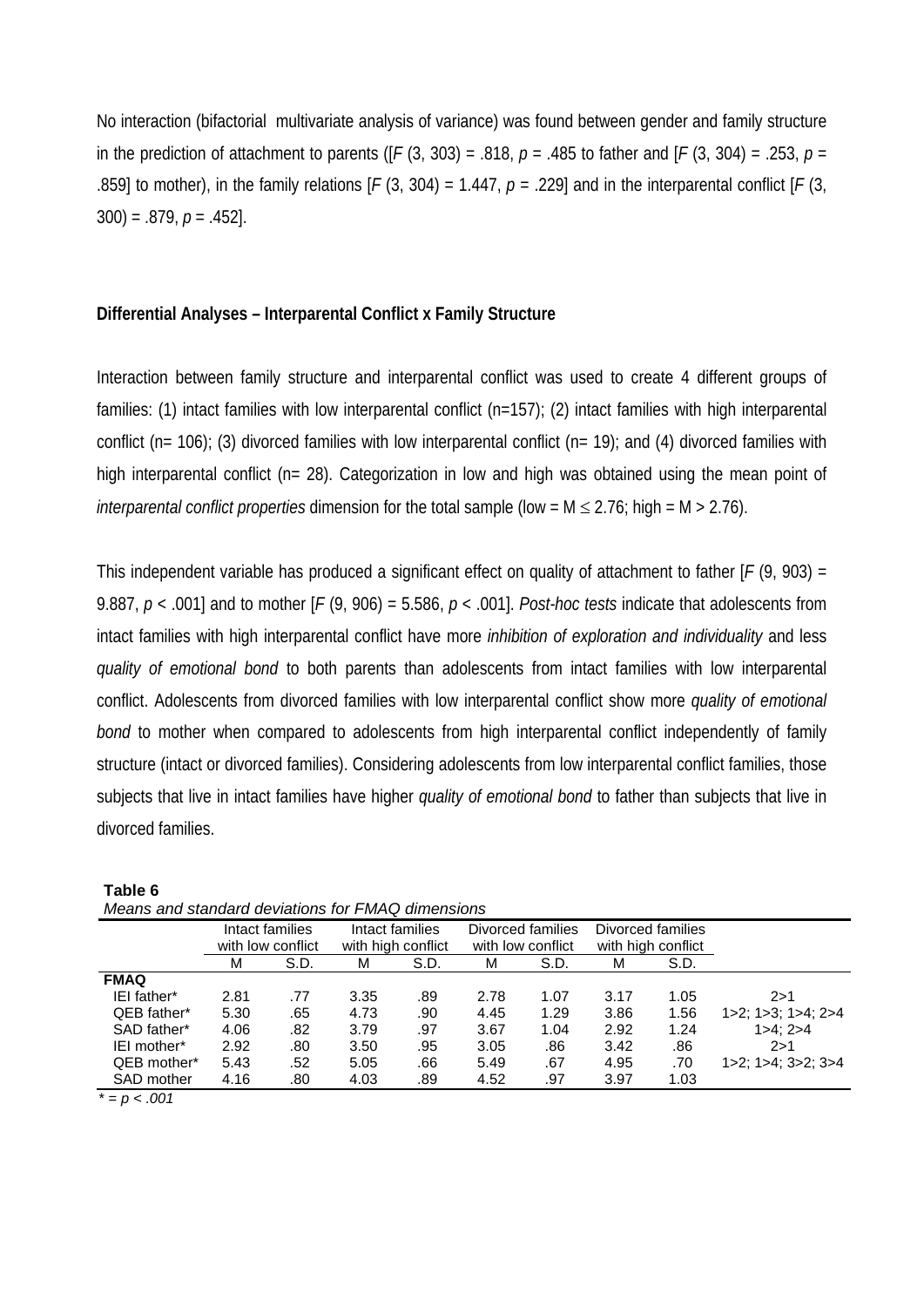A significant multivariate effect [*F* (9, 906) = 8.807, *p* < .001] was found for family systemic relationships. Adolescents from intact families with low interparental conflict perceive more *family cohesion* and *family expressiveness* and less *family conflict* than adolescents from high interparental conflict in the same family structure. For other hand, comparing adolescents from intact family with high conflict with adolescents from divorced families with low conflict, the first show less *family cohesion* and more *family conflicts.*

| Table 7                                          |      |                   |      |                    |      |                   |                    |                   |                         |
|--------------------------------------------------|------|-------------------|------|--------------------|------|-------------------|--------------------|-------------------|-------------------------|
| Means and standard deviations for FES dimensions |      |                   |      |                    |      |                   |                    |                   |                         |
|                                                  |      | Intact families   |      | Intact families    |      | Divorced families |                    | Divorced families |                         |
|                                                  |      | with low conflict |      | with high conflict |      | with low conflict | with high conflict |                   |                         |
|                                                  | м    | S.D.              | м    | S.D.               | м    | S.D.              | м                  | S.D.              |                         |
| <b>FES</b>                                       |      |                   |      |                    |      |                   |                    |                   |                         |
| Cohesion*                                        | 4.84 | .75               | 4.09 | .85                | 4.92 | .74               | 4.45               | .90               | $1 > 2$ ; $3 > 2$       |
| Expressiveness*                                  | 4.47 | .68               | 3.94 | .70                | 4.41 | .51               | 4.19               | .74               | 1 > 2                   |
| Conflict*                                        | 2.32 | .59               | 3.04 | .70                | 2.35 | .73               | 2.93               | .89               | $2>1$ ; 4 $>1$ ; 2 $>3$ |
| $\sim$ $\sim$ $\sim$                             |      |                   |      |                    |      |                   |                    |                   |                         |

 $= p < .001$ 

# **Contribution of all dimensions for explaining attachment to parents**

To understand what variables most contribute to explain attachment *to* both parents we conducted a hierarchical multiple regression with each dimension separately. Due to space limitations we present only the results obtained with *quality of emotional bond* with detail. Family structure was entered in *block 1*, interparental conflict in *block 2* and family relations in *block 3*.

For *quality of emotional bond* to father the block that most contributes to explain the model is *interparental conflict* [R2change= .249, with  $F(4, 300) = 46.876$ ,  $p < .001$ ], the second one is *family relations* [R2change= .137, with *F* (7, 297) = 46.231, *p* < .001], and the last block is *family structure* [R2change= .135, with *F* (1, 303) = 47.445,  $p < .001$ ]. The model as a whole explains 52.1% of the total variance. The independent variable that most contributes is *interparental conflict properties* (β= -.360). However, for mother the block that most contributes is *family relations* that explains 28.5% of the total variance [R2change= .285, with *F* (7, 298) = 34.860, *p* < .001], next is the *interparental conflict* [R2change= .158, with *F* (4, 301) = 14.870, *p* < .001] and the *family structure* is not significant to explain the model [*F* (1, 304) = 2.066, *p* = .152]. The model as a whole explains 45.0% of the total variance. The independent variable that most contributes is *family cohesion* (β= -.319).

For *inhibition of exploration and individuality* the block that most contributes is *interparental conflict* for both parents (father: [*F* (4, 300) = 17.918, *p* < .001], R2change= .193; mother: [*F* (4, 301) = 16.551, *p* < .001],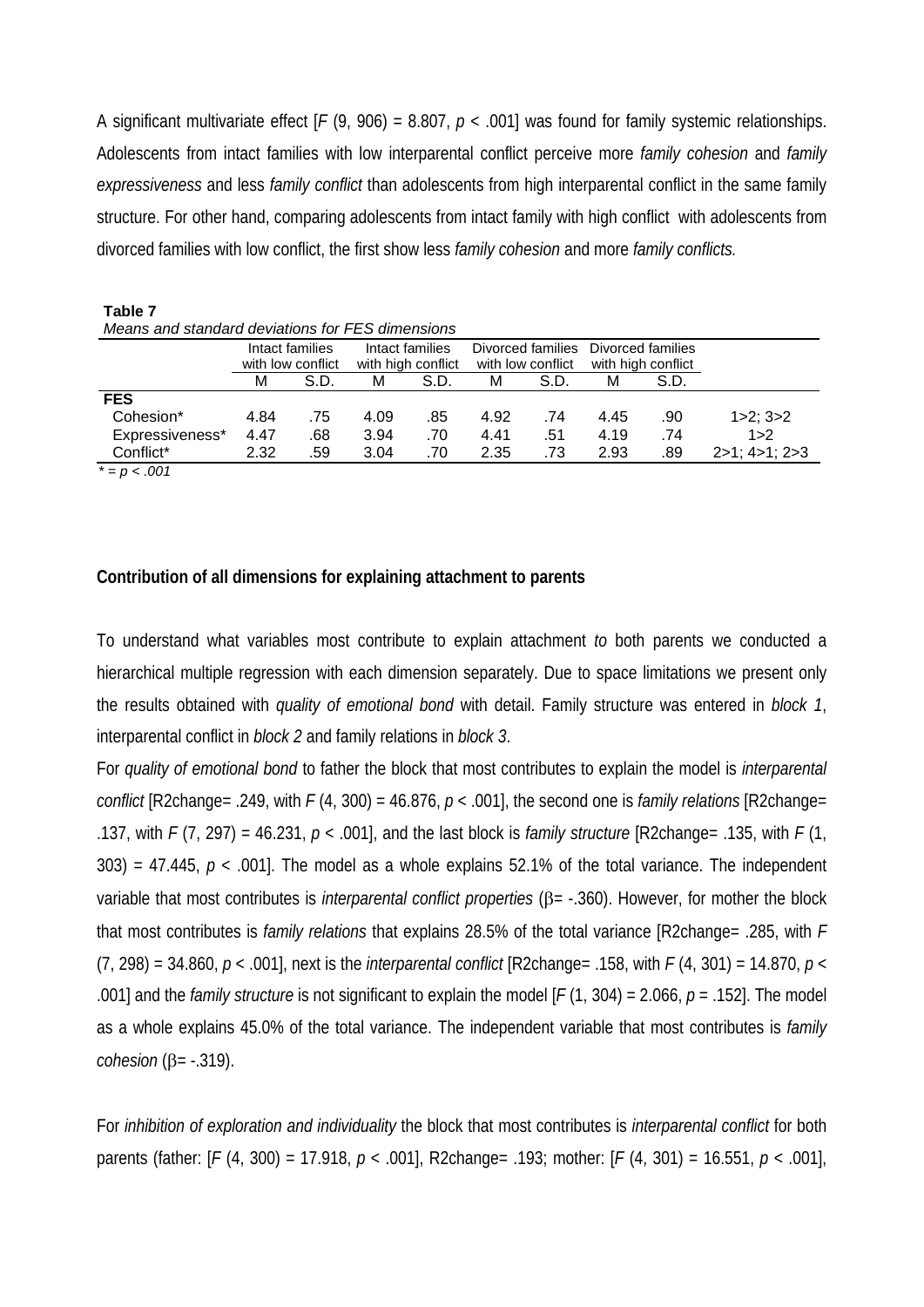R2change= .179). For *separation anxiety* the variable that most contributes to explain the model is *family systemic relationships* for both parents (father: [*F* (7, 297) = 22.265, *p* < .001]; R2change= .137; mother: [*F* (7, 298) = 11.505, *p* < .001], R2change= .164).

As expected, results indicated that interparental conflict is the variable that most contributes to explain quality of attachment to parents. Whereas interparental conflict seems to be the better predictor for the emotional bond to father, family relations seems to be the variable most important for explaining the variation in the emotional bond to mother.

|               | Table 8<br>Hierarchical multiple regression for the quality of emotional bond |       |              |              |              |              |  |  |  |
|---------------|-------------------------------------------------------------------------------|-------|--------------|--------------|--------------|--------------|--|--|--|
|               |                                                                               | $R^2$ | $R^2$ change | В            | <b>SE</b>    | β            |  |  |  |
|               | <b>BLOCK1</b>                                                                 | .135  | .135         | $-424$       | .060         | $-.301$      |  |  |  |
| FATHER        | <b>BLOCK2</b><br>Conflict Prop.<br>Threat<br>Self-blame                       | .385  | .249         | $-.406$      | .066         | $-.360$      |  |  |  |
|               | <b>BLOCK3</b><br>Cohesion<br>Expressiveness<br>Conflict                       | .521  | .137         | .352<br>.238 | .081<br>.086 | .303<br>.170 |  |  |  |
|               | <b>BLOCK1</b>                                                                 | .007  | .007         |              |              |              |  |  |  |
|               | <b>BLOCK2</b><br>Conflict Prop.                                               | .165  | .158         |              |              |              |  |  |  |
| <b>MOTHER</b> | Threat<br>Self-blame                                                          |       |              | .111         | .040         | .145         |  |  |  |
|               | <b>BLOCK3</b><br>Cohesion<br>Expressiveness<br>Conflict                       | .450  | .285         | .231<br>.265 | .054<br>.057 | .319<br>.303 |  |  |  |

*Note:* B, SE and β for a significant level *p* < .05. **Block 1** = Family Structure, **Block 2** = Interparental Conflict, **Block 3** = Family Relation.

#### **V. DISCUSSION**

**Table 8** 

**H1:** As predicted, results show that family structure (divorce/intact families) per se seems not to have an effect on quality of attachment to the mother, however it affects quality of attachment to father, because adolescents from divorced families report less *quality of emotional bond* and *separation anxiety* only to the father. However, contrary to expectation adolescents from divorced and intact families do not differentiate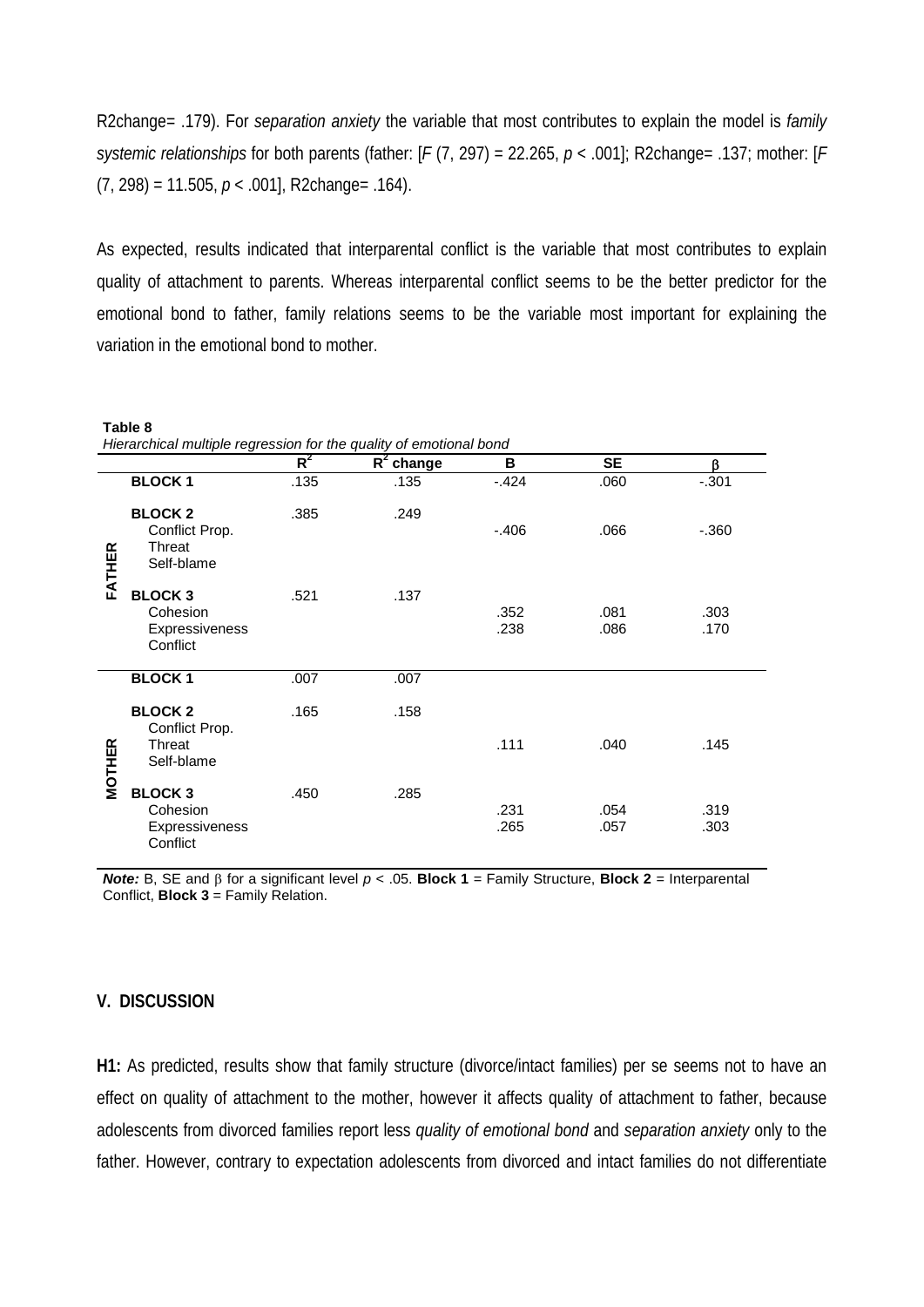themselves in family systemic dimensions (*cohesion, expressiveness* and *family conflict*). This result can be explained by the fact that adolescents were asked to report on the present family relationships when they responded to the FES. It is suggested that the new family was able to reorganize itself into a new system, where *cohesion*, *expressiveness* and absence of significant *conflict* is present. Note that, as predicted, when adolescents are asked to report on the family situation previous to the divorce, they perceive higher levels of interparental conflict compared to intact families.

**H2:** As expected, associations were found between interparental conflict and quality of attachment to parents independently of family structure. The adolescents from divorced families with low interparental conflict revealed higher *quality of emotional bond* to mother and perceived their family has being more *cohesive* and with less *conflicts* than the adolescents from intact families with high interparental conflict. Within adolescents from intact families, those reported higher levels of interparental conflict have more *inhibition of exploration* and *quality of emotional bond* to both parents, less *family cohesion* and *expressiveness*, and more *family conflicts*.

**H3:** As expected, results indicated that interparental conflict is the variable that most contribute to explain the quality of attachment to parents than family structure. Whereas interparental conflict seems to be the better predictor for the emotional bond to father, family relations seems to be the variable most important for explaining the variation in the emotional bond to mother.

#### **REFERENCES**

- Buchanan, C. M., & Heiges, K. L. (2001). When conflict continues after the marriage ends: Effects of postdivorce conflict on children. In J. H. Grych & F. D. Fincham (Eds.), *Interparental conflict and child development: Theory research and applications* (pp. 337-362). Cambridge: Cambridge University Press.
- Cummings, E. M., & Davies, P. (1994). *Children and marital conflict: The impact of family dispute and resolution*. New York: The Guilford Press.
- Dunlop, R., Burns, A., & Bermingham, S. (2001). Parent-child relations and adolescent self-image following divorce: A 10 year study. *Journal of Youth and Adolescence, 30*, 117-134.
- Emery, R. E. (1988). *Marriage, divorce and children's adjustment*. California: Sage Publications.
- Forehand, R., Neighbors, B., Devile, D., & Armistead, L. (1994). Interparental conflict and parental divorce: The individual, relative and interactive effects on adolescents across four years. *Family Relations, 43*, 387-393.
- Grych, J. H., Seid, M., & Fincham, F. D. (1992). Assessing marital conflict for the child's perspective: The children's perception of interparental conflict scale. *Child Development, 63,* 558-572.